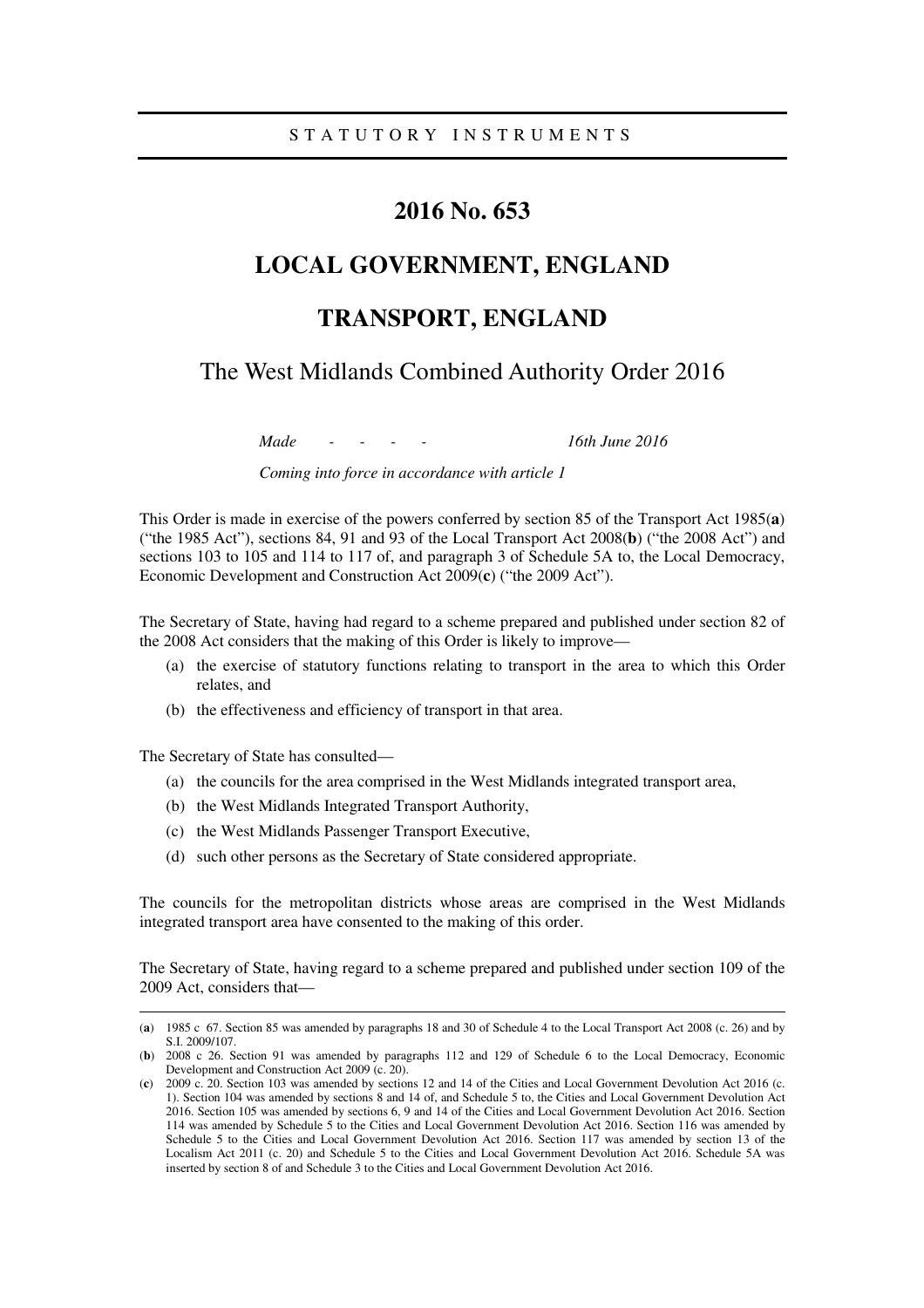- (a) the making of this Order is likely to improve the exercise of statutory functions in the area to which this Order relates, and
- (b) any consultation required by section 110(2) of the 2009 Act has been carried out.

The Secretary of State is satisfied that the area to which this Order relates meets the conditions set out in section 103 of the 2009 Act.

In making this Order, the Secretary of State has had regard to the need to reflect the identities and interests of local communities, and to secure effective and convenient local government.

The councils for the local government areas of Birmingham, Coventry, Dudley, Sandwell, Solihull, Walsall and Wolverhampton, whose areas are within the area for which the combined authority is to be established consent to the making of this order.

A draft of this instrument has been laid before, and approved by a resolution of, each House of Parliament pursuant to section 85 of the 1985 Act, section 94 of the 2008 Act and section 117(2) of the 2009 Act.

Accordingly, the Secretary of State makes the following Order:

# PART 1

## General

#### **Citation and commencement**

**1.**—(1) This Order may be cited as the West Midlands Combined Authority Order 2016.

- (2) This article and articles 2 and 6 (1) and (2) shall come into force on either—
- (a) 1st June 2016, or
- (b) if the Order is made on or after 1st June 2016, on the day after the day on which the Order is made,

and the other provisions of this Order shall come into force immediately afterwards.

#### **Interpretation**

**2.** In this Order—

"the 2009 Act" means the Local Democracy, Economic Development and Construction Act 2009;

"combined area" means the area consisting of the areas of the constituent councils;

"the Combined Authority" means the West Midlands Combined Authority as constituted by article 3;

"the commencement date" means the date on which this Order comes into force;

"constituent councils" means the councils for the local government areas of Birmingham, Coventry, Dudley, Sandwell, Solihull, Walsall and Wolverhampton;

"enactment" includes subordinate legislation;

"the Executive" has the meaning given by article  $6(1)$ ;

"financial year" means the period of 12 months ending with 31st March in any year;

"the ITA" means the West Midlands Integrated Transport Authority;

"Local Enterprise Partnership" means the board of—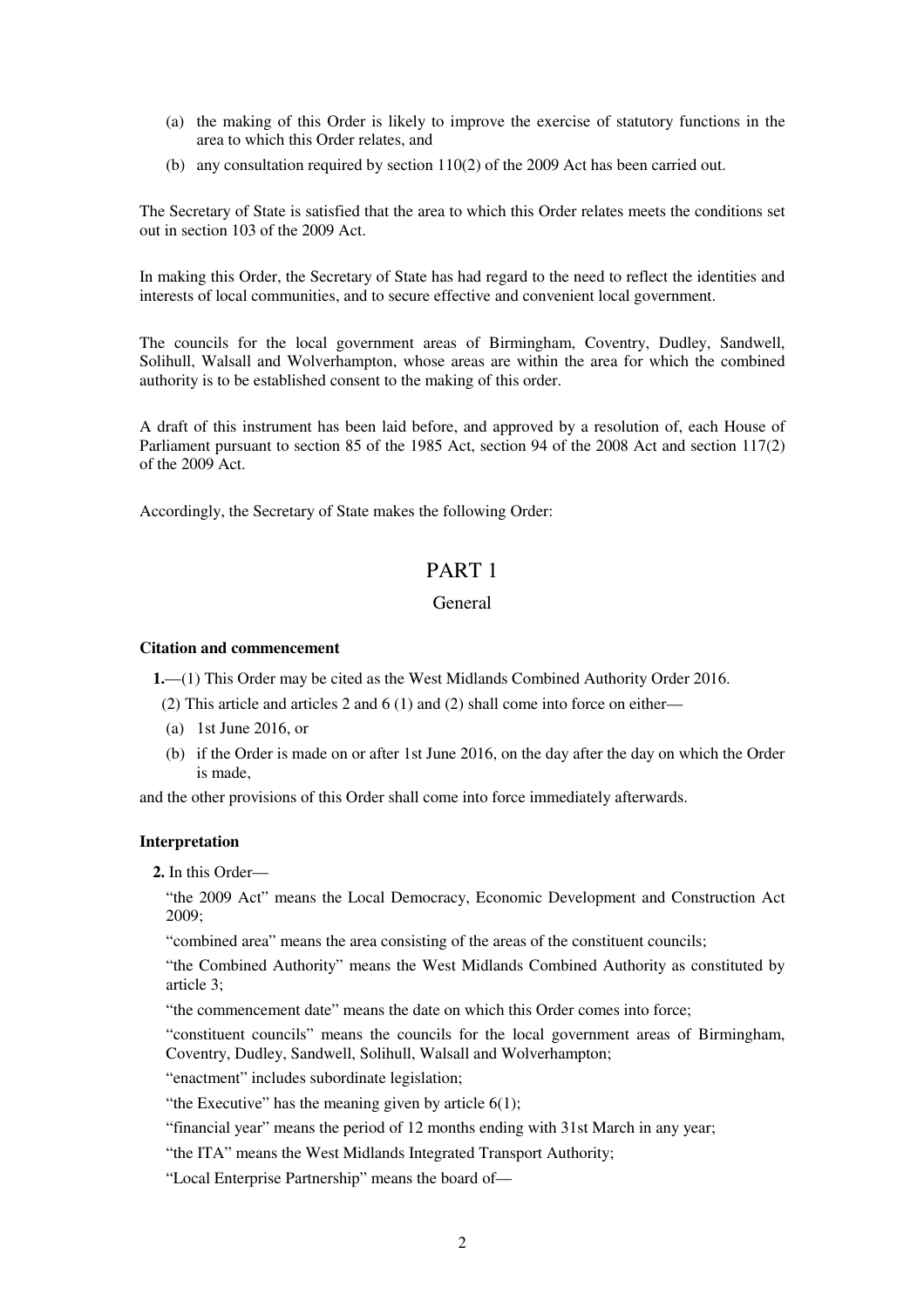- (a) the Black Country Local Enterprise Partnership,
- (b) Greater Birmingham and Solihull Local Enterprise Partnership, or
- (c) Coventry and Warwickshire Local Enterprise Partnership; and

"non-constituent council" means the councils for the local government areas of Cannock Chase, Nuneaton and Bedworth, Redditch, Tamworth and Telford and Wrekin.

## PART 2

### Establishment of a combined authority for West Midlands

#### **Establishment**

**3.**—(1) There is established a combined authority for the combined area.

(2) The combined authority is to be a body corporate and is to be known as the West Midlands Combined Authority.

(3) The functions of the Combined Authority are those functions conferred or imposed upon it by this Order or by any other enactment (whenever passed or made), or as may be delegated to it by or under this Order or any other enactment (whenever passed or made).

#### **Constitution**

**4.** Schedule 1 (which makes provision about the constitution of the Combined Authority) has effect.

#### **Funding**

<u>.</u>

**5.**—(1) The constituent councils must meet the costs of the Combined Authority reasonably attributable to the exercise of the functions mentioned in article 10 (economic development and regeneration).

(2) The amount payable by each of the constituent councils is to be determined by apportioning the costs of the Combined Authority referred to in paragraph (1) between the constituent councils in such proportions as they may agree or, in default of such agreement, in proportion to the total resident population at the relevant date of the area of each council concerned as estimated by the Statistics Board(**a**).

(3) For the purposes of paragraph (2) the relevant date in relation to a payment for a financial year is 30th June in the financial year which commenced two years prior to the current financial year.

### PART 3

#### Transport

#### **Passenger Transport Executive**

**6.**—(1) In this Order "the Executive" means the West Midlands Passenger Transport Executive established by the West Midlands Passenger Transport Area (Designation) Order 1969(**b**).

<sup>(</sup>**a**) Section 25 of the Statistics and Registration Service Act 2007 provides that the Statistics Board is responsible for the functions in section 19 of the Registration Service Act 1953 (annual abstract of number of births, deaths and marriages). (**b**) S.I. 1969/97.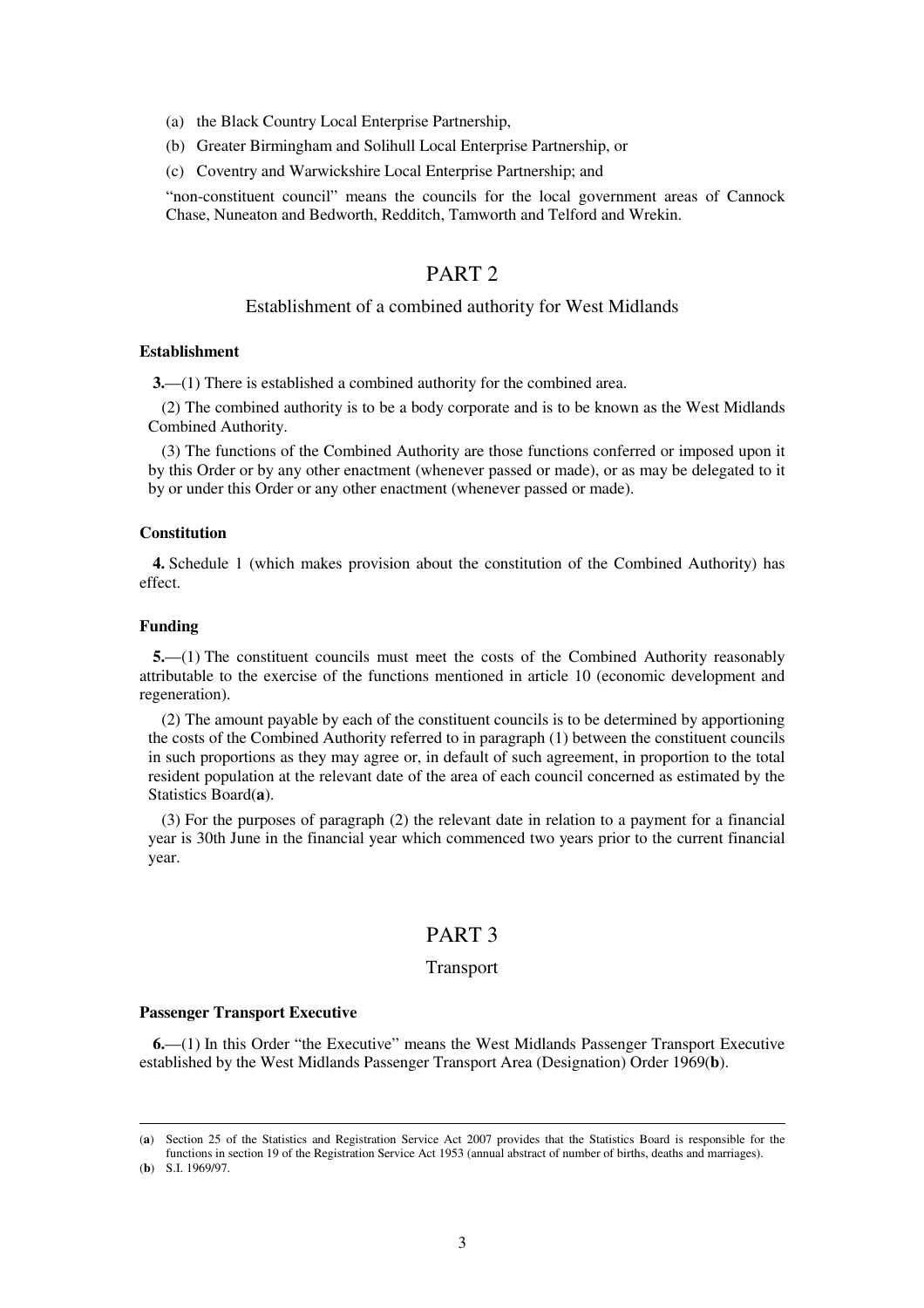(2) The Executive shall be dissolved and all the functions, property, rights and liabilities of the Executive shall be transferred to the ITA.

(3) Subject to article 8(4) and Schedule 2 and to the following provisions of this article, any reference in any enactment (whenever passed or made) to a passenger transport executive is to be treated, in its application to the combined area, as if it were to the Combined Authority.

(4) Paragraph (3) does not apply to the following enactments—

- (a) paragraph 28 of Schedule 1 to the Freedom of Information Act 2000(**a**);
- (b) Schedule 2 to the Local Government Act 1988(**b**);
- (c) section 33 of the Railways Act 2005(**c**);
- (d) sections 95, 96, 97, 104(2) and (3) and 137(5) of the Transport Act 1985; and
- (e) section 162(4) of the Transport Act 2000(**d**).
- (5) The West Midlands Passenger Transport Area (Designation) Order 1969 is revoked.

### **Abolition and transfer of functions**

**7.**—(1) The West Midlands integrated transport area is dissolved and the ITA is abolished.

- (2) On the abolition of the ITA—
- (a) its functions, and
- (b) its property, rights and liabilities,

are transferred to the Combined Authority.

#### **Adaptation of enactments**

**8.**—(1) This article has effect in consequence of article 7.

(2) In any enactment (whenever passed or made)—

- (a) any reference to an integrated transport area, or
- (b) any reference which falls to be read as a reference to such an area,

is to be treated as including a reference to the combined area.

(3) In any enactment (whenever passed or made)—

- (a) any reference to an integrated transport authority, or
- (b) any reference which falls to be read as a reference to such an authority,

is to be treated as including a reference to the Combined Authority.

(4) Paragraphs (2) and (3) do not apply to Part 2 of the Transport Act 1968(**e**) which is amended in accordance with Schedule 2.

### **Continuity**

**9.**—(1) Nothing in article 6, 7 or 8 affects the validity of anything done by or in relation to the ITA or the Executive before the commencement date.

(2) There may be continued by or in relation to the Combined Authority anything (including legal proceedings) which—

<sup>(</sup>**a**) 2000 c. 36. Paragraph 8 was substituted by paragraph 64 of Schedule 4 to the Local Transport Act 2008.

<sup>(</sup>**b**) 1988 c. 9.

<sup>(</sup>**c**) 2005 c. 14.

<sup>(</sup>**d**) 2000 c. 38. Section 162 was amended by sections 15(6), 26(9), 27(2), 40(2), 77(5) and 131 of, and paragraphs 41, 46(1), (2)(a) and (2)(c) of Part 3 of Schedule 4 to, and Part 2 of Schedule 7to, the Local Transport Act 2008.

<sup>(</sup>**e**) 1968 c. 73.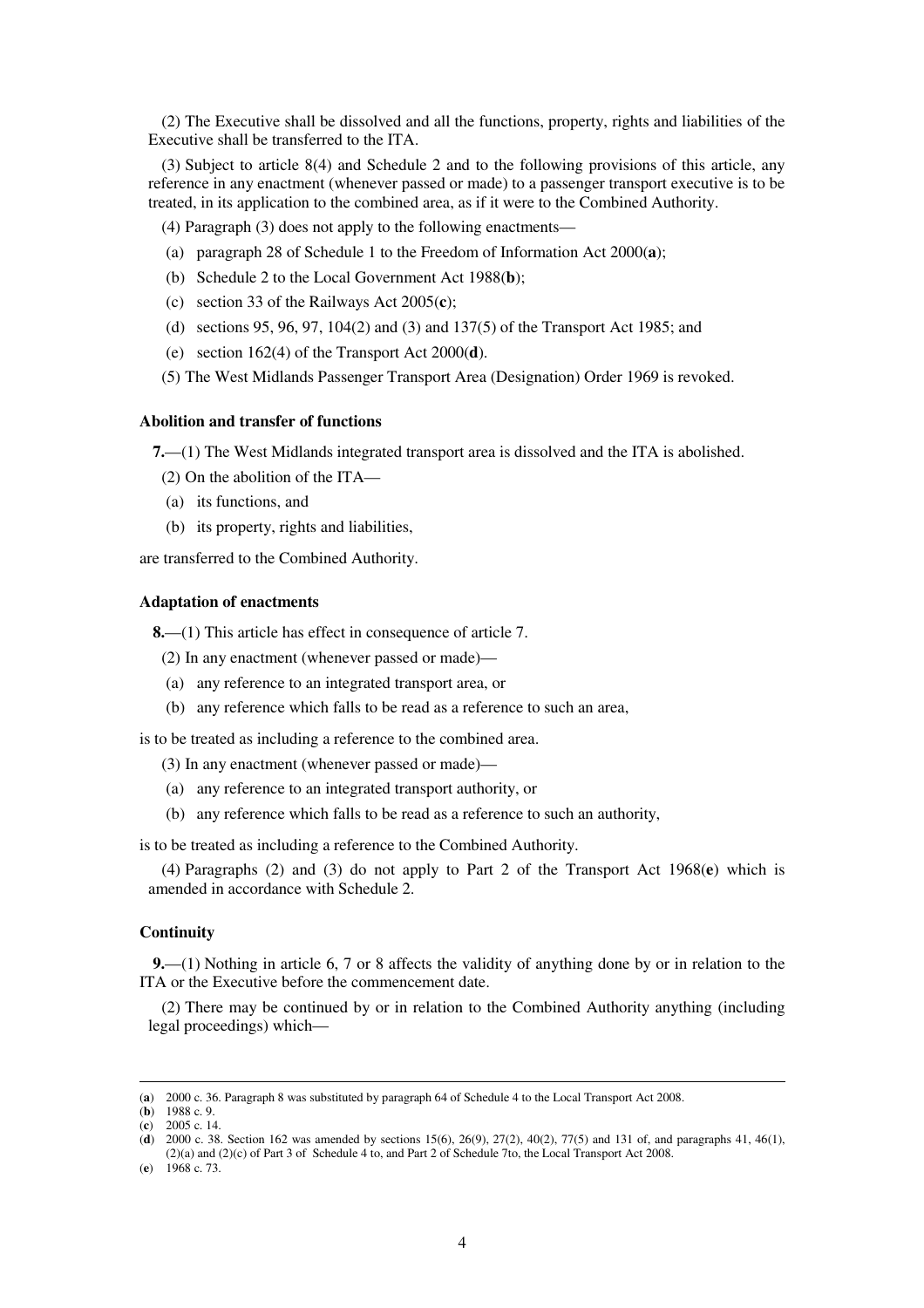- (a) relates to any of the functions, property, rights or liabilities transferred to the Combined Authority; and
- (b) is in process of being done by or in relation to the ITA or the Executive immediately before the commencement date.
- (3) Anything which—
- (a) was made or done by or in relation to the ITA or the Executive for the purposes of or otherwise in connection with any of the functions, property, rights or liabilities transferred, and
- (b) is in effect immediately before the transfer takes effect,

has effect as if made or done by or in relation to the Combined Authority.

(4) The Combined Authority shall be substituted for the ITA or, where appropriate, the Executive, in any instruments, contracts or legal proceedings which—

- (a) relate to any of the functions, property, rights or liabilities transferred, and
- (b) are made or commenced before the transfer takes effect.

(5) A reference in this article to anything made or done by or in relation to the ITA or the Executive includes a reference to anything which by virtue of any enactment is to be treated as having been made or done by or in relation to the ITA or the Executive.

(6) Without prejudice to the generality of this article a levy issued by the ITA under section 74 of the Local Government Finance Act 1988(**a**) and in accordance with the Transport Levying Bodies Regulations 1992(**b**) to the constituent councils in respect of the financial year beginning 1st April 2016 is to have effect for that year as if it had been so issued by the Combined Authority.

# PART 4

#### Additional functions

#### **Economic development and regeneration functions**

**10.**—(1) The functions of the constituent councils set out in Schedule 3 are exercisable by the Combined Authority in relation to its area.

(2) The functions are exercisable concurrently with the constituent councils.

(3) Any requirement in any enactment for a constituent council to exercise such a function may be fulfilled by the exercise of that function by the Combined Authority.

#### **Incidental provisions**

<u>.</u>

**11.** The following provisions shall have effect as if the Combined Authority were a local authority for the purposes of those provisions—

<sup>(</sup>**a**) Section 74 was amended by paragraph 72 of Schedule 13 to the Local Government Finance Act 1992 (c. 14); paragraph 21 of Schedule 60 to the Local Government (Wales) Act 1994 (c. 19); Schedule 24 to the Environment Act 1995 (c. 25); section 105 of the Greater London Authority Act 1999 (c. 29); paragraph 305(a) of Schedule 8 to the Courts Act 2003 (c. 39); paragraph 68 of Schedule 1 to the Fire and Rescue Services Act 2004 (c. 21); paragraph 16 of Schedule 1 to the Local Government and Involvement in Public Health Act 2007 (c. 28); paragraphs 74 and 75 of Schedule 6 and Part 4 of Schedule 7 to the Local Democracy, Economic Development and Construction Act 2009 (c. 20); paragraphs 1 and 2 of Schedule 7 to the Police Reform and Social Responsibility Act 2011 (c. 13); paragraph 182(a) of Schedule 16 to the Localism Act 2011(c. 20); section 9(1)(a) , (b) and (2) of, and paragraphs 9 and 10 of Schedule 5 to the Cities and Local Government Devolution Act 2016 (c. 1); and by S.I. 1994/2825.

<sup>(</sup>**b**) S.I. 1992/2789, amended by S.I. 2012/213 and S.I. 2015/27.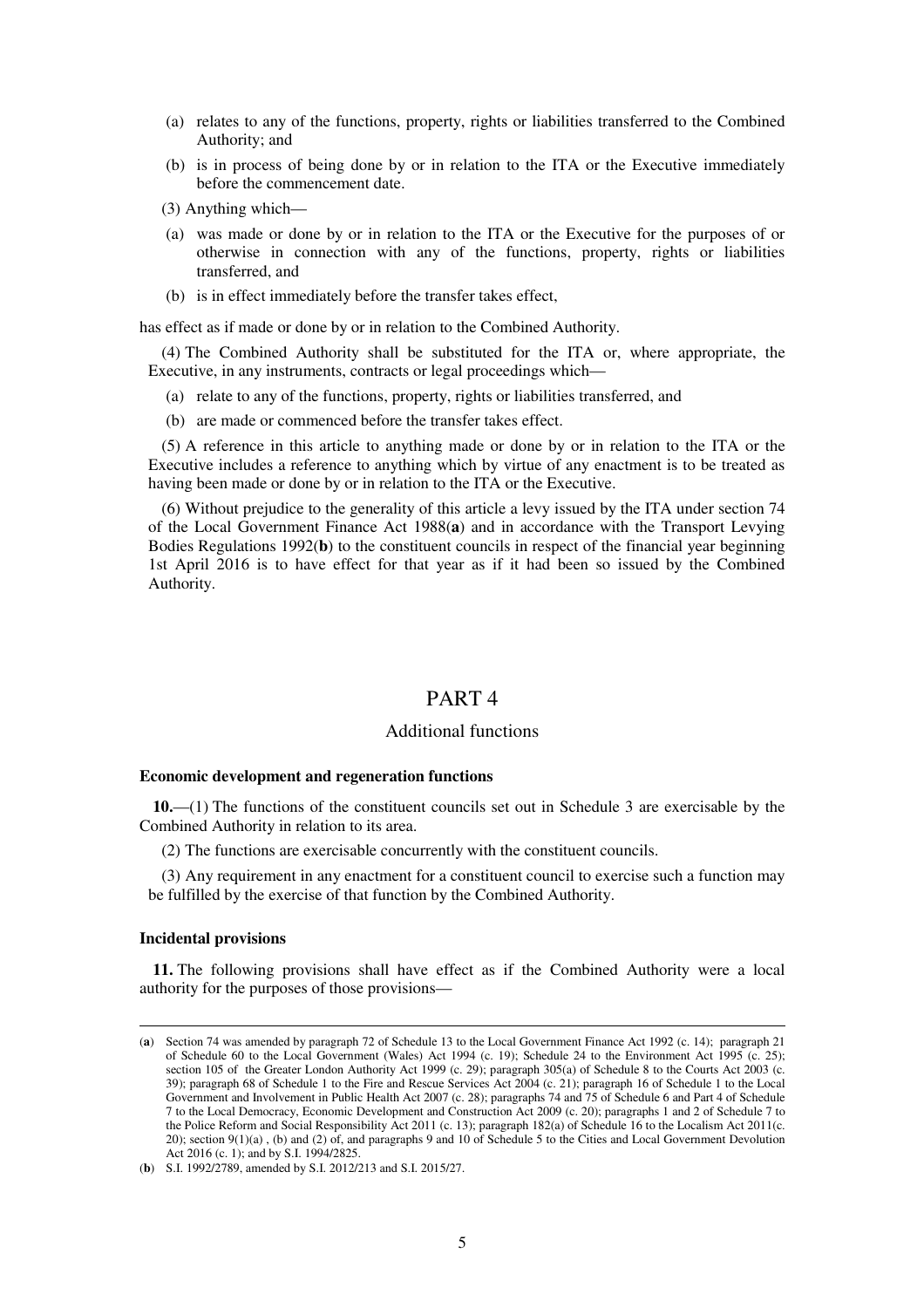- (a) section 142(2) of the Local Government Act 1972(**a**) (power to arrange for publication of information etc. relating to the functions of the authority); and
- (b) section 222 of the Local Government Act 1972(**b**) (power to prosecute and defend legal proceedings).

**12.**—(1) The Combined Authority shall have the power to exercise any of the functions described in subsection  $(1)(a)$  and  $(b)$  of section 88 of the Local Government Act 1985( $\bf{c}$ ) (research and collection of information) whether or not a scheme is made under that section.

(2) For the purposes of paragraph (1) of this article, paragraphs (a) and (b) of section 88(1) of the Local Government Act 1985 shall have effect as if a reference to "that area" were a reference to the combined area.

**13.** Section 13 of the Local Government and Housing Act 1989(**d**) (voting rights of members of certain committees) has effect as if—

- (a) in subsection (4) after paragraph (h) there were inserted—
	- "(ha) subject to subsection (4ZA), a committee appointed by the West Midlands Combined Authority;"; and
- (b) after subsection (4) there were inserted—

"(4ZA) A person who is a member of a committee falling within paragraph (ha) of subsection (4) or a sub-committee appointed by such a committee shall for all purposes be treated as a non-voting member of that committee or sub-committee unless that person—

- (a) is a member of one of the constituent councils as defined by article 2 of the West Midlands Combined Authority Order 2016; or
- (b) is given voting rights by resolution of the West Midlands Combined Authority in accordance with paragraph 4(4) of Schedule 1 to that Order.".

**14.** Regulation 64 of the Local Government Pension Scheme Regulations 2013(**e**) (special circumstances where revised actuarial valuations and certificates must be obtained) shall have effect as if after paragraph (8) there were inserted—

"(8A) Paragraph (8B) applies where the existing employer is the West Midlands Integrated Transport Authority ("the ITA") and the liabilities of the fund in respect of benefits due to the ITA's current and former employees (or those of any predecessor authority) have been or are to be transferred to the West Midlands Combined Authority as a result of the establishment of the combined authority by article 3(1) of the West Midlands Combined Authority Order 2016.

(8B) Where this paragraph applies, no exit payment is due under paragraph (1) and paragraph (2) does not apply.".

<sup>(</sup>**a**) Section 142 was amended by the Local Government Act 1986 (c. 10), section 3(1)(a); there are other amendments which are not relevant to this instrument.

<sup>(</sup>**b**) To which there are amendments not relevant to this instrument.

<sup>(</sup>**c**) 1985 c. 51.

<sup>(</sup>**d**) 1989 c. 42. Section 13 was amended by paragraph 1 of Schedule 21(II) and paragraph 96 of Schedule 37(I) to the Education Act 1993 (c. 35); by paragraph 36 of Schedule 4(I) and by paragraph 1 of Schedule 9(I) to the Police and Magistrates' Courts Act 1994 (c. 29); by paragraph 1 of Schedule 24 to the Environment Act 1995 (c. 25); by paragraph 96 of Schedule 37(I) and by paragraph 1 of Schedule 38(I) to the Education Act 1996 (c. 56); by paragraph 22 of Schedule 30 to the School Standards and Framework Act 1998 (c. 31); by paragraph 1 of Schedule 5(4) to the Children Act 2004 (c. 31); by paragraph 81of Schedule 6 to the Local Democracy, Economic Development and Construction Act 2009; by paragraph 14 of Schedule 14 and by paragraph 1 of Schedule 22(4) to the Marine and Coastal Access Act 2009 (c. 23); by paragraph 15 of Schedule 8 to the Public Service Pensions Act 2013 (c. 25); by S.I. 2001/1517; and by S.I. 2010/1158.by the Public Service Pensions Act 2013 (c. 25) Schedule 8 paragraph 15; by S.I. 2001/1517; and by S.I. 2010/1158.

<sup>(</sup>**e**) S.I.2013/2356, amended by S.I. 2014/1146 and S.I. 2015/755.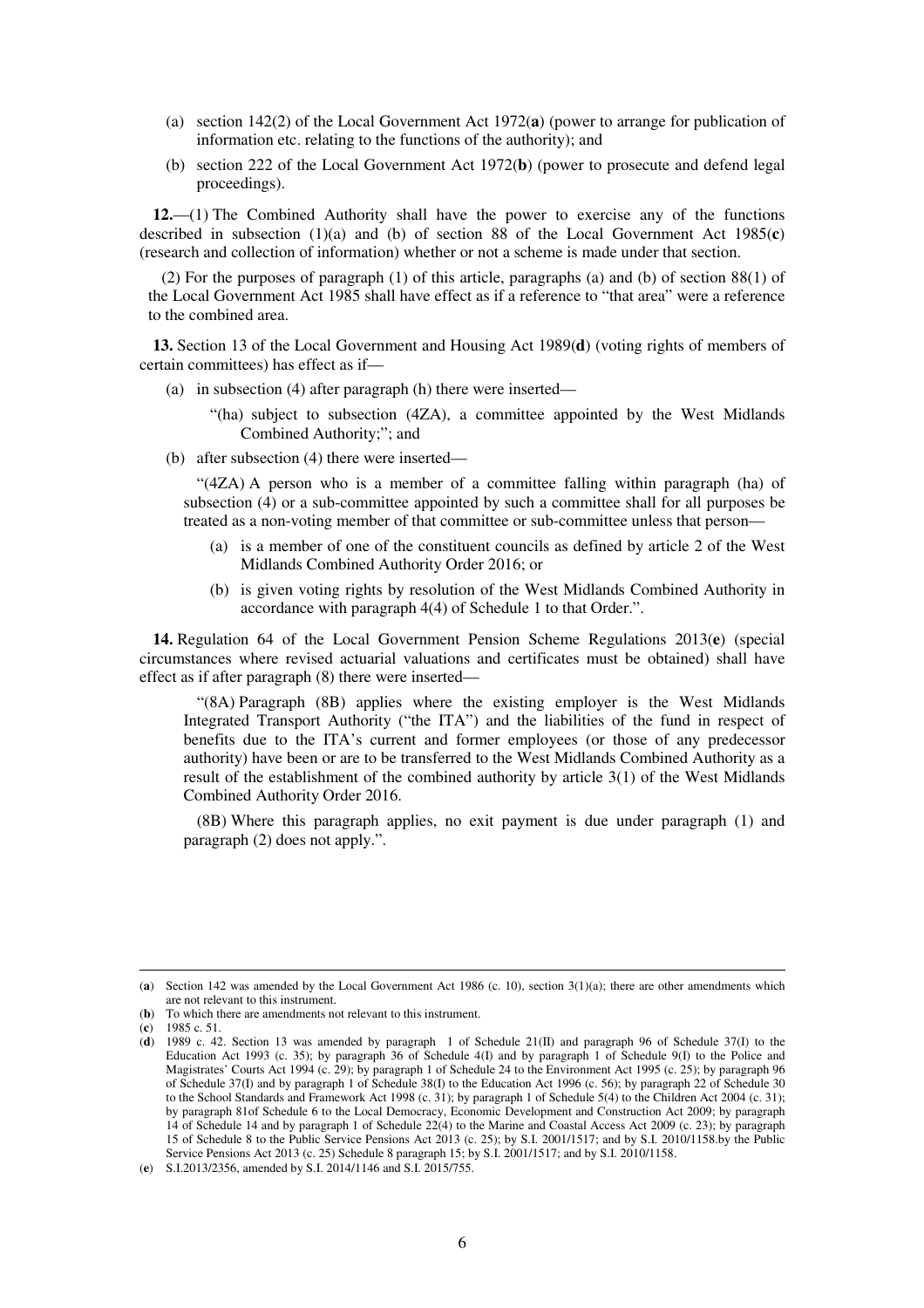**15.**—(1) The Local Government Pension Scheme Regulations 2013 is amended as follows.

(2) In paragraph 1(z) of Part 1 of Schedule 3 (pension funds) for "West Midlands Integrated Transport Authority" substitute "West Midlands Combined Authority".

(3) In Part 2 of Schedule 3 in the table insert at the end—

"An employee of the West Midlands Combined Authority established by the West Midlands Combined Authority Order 2016 Wolverhampton City Council"

Signed by the Secretary of State for Communities and Local Government

*Greg Clark* Secretary of State 16th June 2016 Department for Communities and Local Government

## SCHEDULE 1 Article 4

## **Constitution**

#### **Membership**

**1.**—(1) The Combined Authority shall comprise twenty two members as provided for in the following sub-paragraphs.

(2) Each constituent council must appoint two of its elected members to be members of the Combined Authority.

(3) Each non-constituent council must appoint one of its elected members to be a member of the Combined Authority.

(4) Each constituent council must appoint another of its elected members to act as a member of the Combined Authority in the absence of a member appointed under sub-paragraph (2) ("the substitute member").

(5) Each non-constituent council must appoint another one of its elected members to act as a member of the Combined Authority in the absence of the member appointed under subparagraph (3) ("the substitute member").

(6) Each Local Enterprise Partnership must nominate one of its members to be a member of the Combined Authority.

(7) Each Local Enterprise Partnership must nominate one of its members to act as a member of the Combined Authority in the absence of the member appointed under sub-paragraph (6) ("the substitute member").

(8) The Combined Authority must appoint the members nominated by the Local Enterprise Partnerships under sub-paragraph (6) as members of the Combined Authority.

(9) The Combined Authority must appoint the other member nominated by each Local Enterprise Partnership under sub-paragraph (7) to act as a member of the Combined Authority in the absence of the member appointed under sub-paragraph (8).

(10) A person ceases to be a member or substitute member of the Combined Authority if they cease to be a member of—

- (a) the constituent council or non-constituent council that appointed them; or
- (b) the Local Enterprise Partnership that nominated them.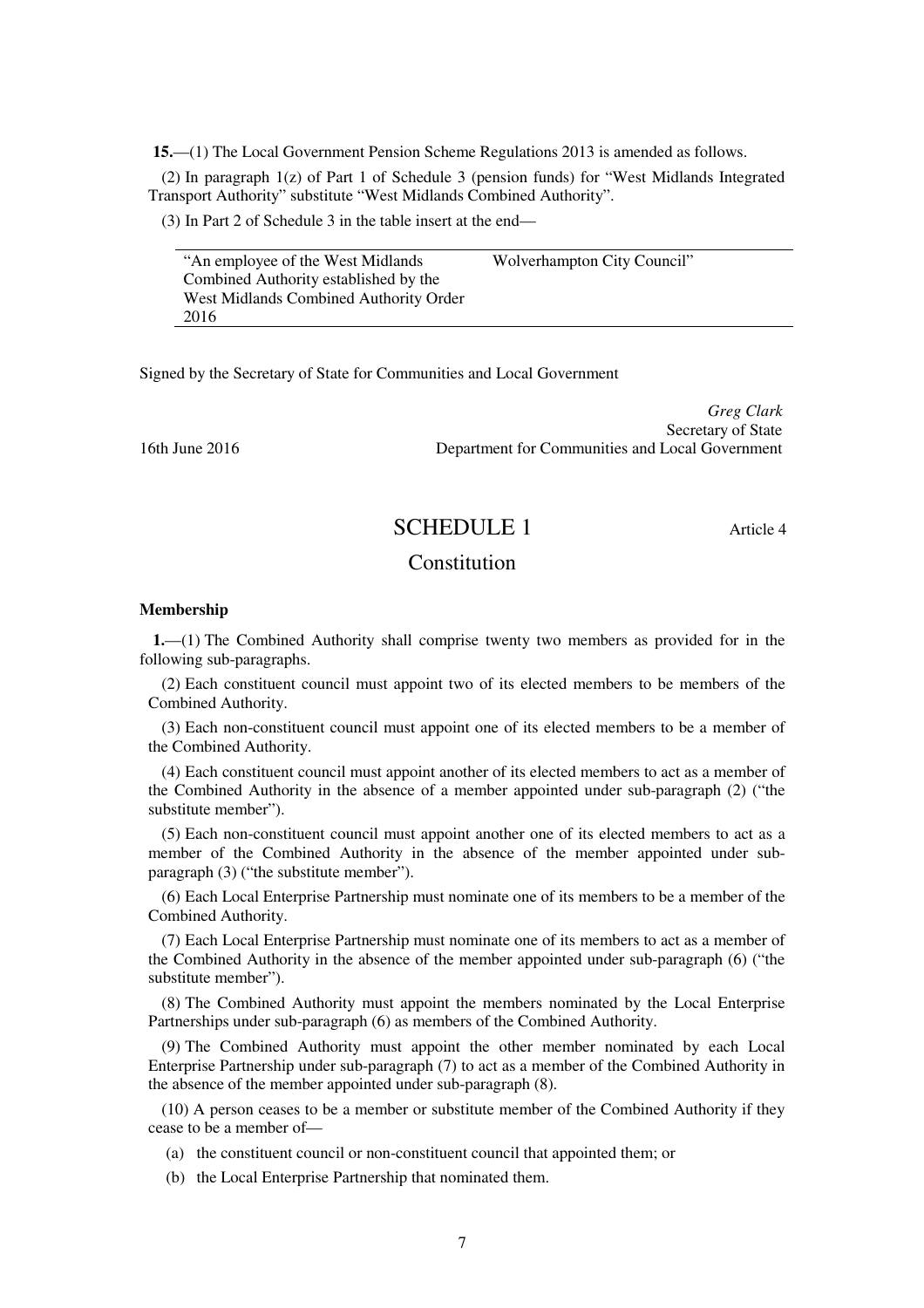(11) A person may resign as a member or substitute member of the Combined Authority by written notice served on the proper officer of the council that appointed them or, as the case may be, the chairman or vice-chairman of the Local Enterprise Partnership that nominated them, and the resignation takes effect on receipt of the notice by the proper officer of the council or chairman or a vice-chairman of the Local Enterprise Partnership (as the case may be).

(12) Where a member or substitute member's appointment ceases by virtue of sub-paragraph  $(10)$  or  $(11)$ —

- (a) the constituent council or the non-constituent council that made the appointment must, as soon as practicable, give written notice of that fact to the Combined Authority and appoint another of its elected members in that person's place;
- (b) the Local Enterprise Partnership that made the nomination must, as soon as practicable, give written notice of that fact to the Combined Authority and nominate another of its members in that person's place.

(13) The combined authority must appoint a member nominated under sub-paragraph (12)(b) at the next ordinary meeting of the Combined Authority.

(14) A constituent council or non-constituent council may at any time terminate the appointment of a member or substitute member appointed by it to the Combined Authority and appoint another one of its elected members in that person's place.

(15) Where a constituent council or non-constituent council exercises its power under subparagraph (14), it must give written notice of the new appointment and the termination of the previous appointment to the Combined Authority and the new appointment shall take effect and the previous appointment terminate at the end of one week from the date on which the notice is given or such longer period not exceeding one month as is specified in the notice.

(16) A Local Enterprise Partnership may at any time terminate the appointment of a member or substitute member nominated by it to the Combined Authority and nominate another of its members in that person's place.

(17) Where a Local Enterprise Partnership exercises its power under sub-paragraph (16), it must give written notice of the new nomination and the termination of the previous appointment to the Combined Authority.

(18) The Combined Authority must appoint a member nominated under sub-paragraph (17) and the new appointment shall take effect and the previous appointment terminate at the end of one week from the date on which the notice is given or such longer period not exceeding one month as is specified in the notice.

(19) For the purposes of this paragraph, an elected mayor of a constituent council or nonconstituent council is to be treated as a member of the constituent council or non-constituent council.

#### **Chairman and vice-chairman**

**2.**—(1) The Combined Authority must in each year appoint a chairman and one or more vicechairmen from among its members and the appointments are to be the first business transacted after the appointment of members of the Combined Authority, at the first meeting of the Combined Authority, and in subsequent years at the annual meeting of the Combined Authority.

(2) A person ceases to be chairman or a vice-chairman of the Combined Authority if they cease to be a member of the Combined Authority.

(3) If a vacancy arises in the office of chairman or vice-chairman, an appointment to fill the vacancy is to be made at the next ordinary meeting of the Combined Authority, or, if that meeting is to be held within 14 days of the vacancy arising, at the meeting following that meeting.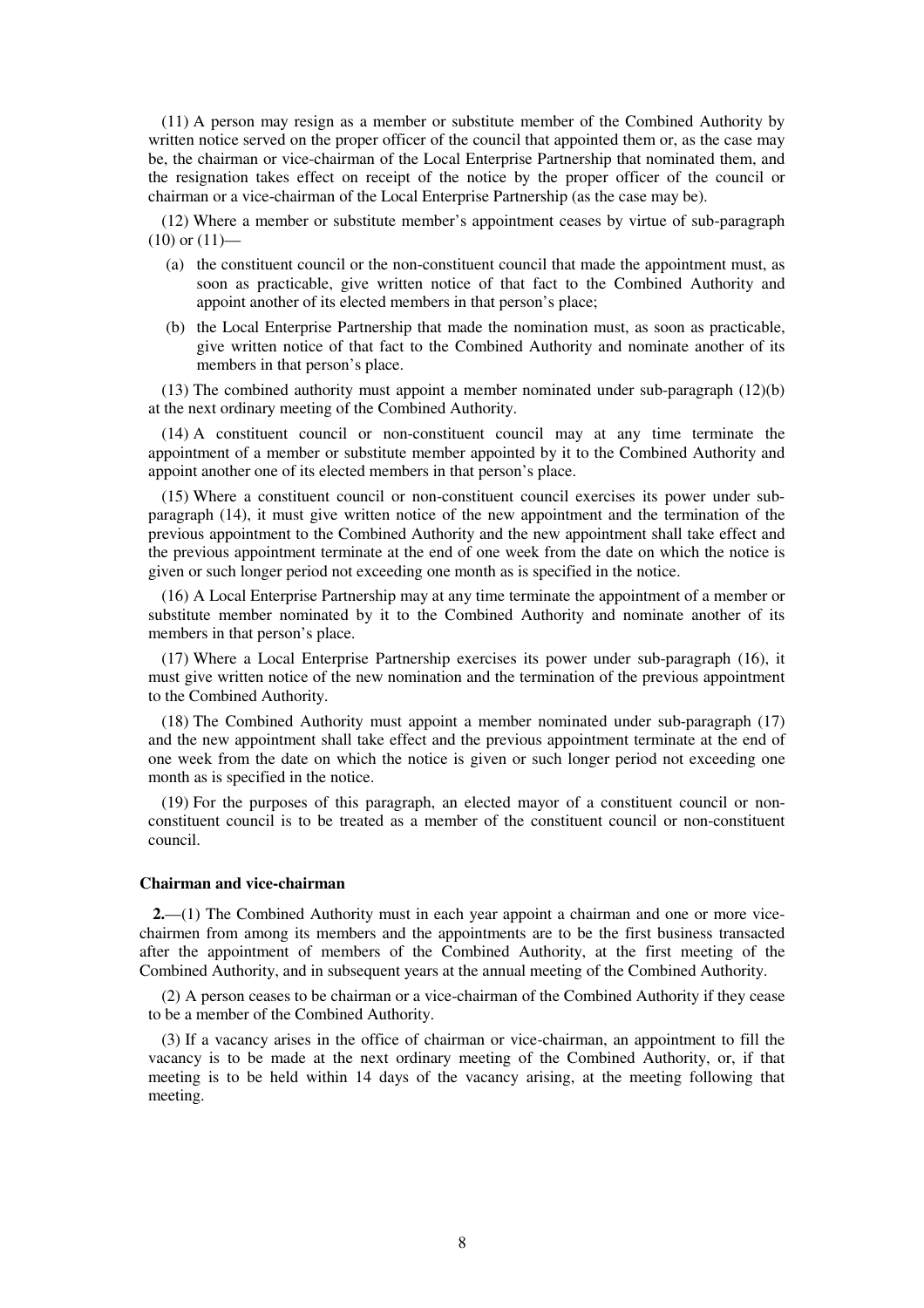#### **Proceedings**

**3.**—(1) Subject to the following sub-paragraphs, a decision on a question relating to any matter to be decided by the Combined Authority requires both—

- (a) a majority of at least two-thirds of the members appointed by the constituent councils and substitute members, acting in place of those members, present and voting on that question at a meeting of the Combined Authority, and
- (b) where members appointed by the non-constituent councils or appointed from the Local Enterprise Partnerships have been given voting rights by resolution of the Combined Authority, a simple majority of all members entitled to vote on the question to be decided (including substitute members acting in place of those members) present and voting on that question at a meeting of the Combined Authority.

(2) No business is to be transacted at a meeting of the Combined Authority unless at least five members, or substitute members, appointed by at least five of the constituent councils are present at the meeting.

(3) Each member, or substitute member acting in that member's place, is to have one vote and no member or substitute member is to have a casting vote.

(4) Members appointed by the non-constituent councils or appointed from the Local Enterprise Partnerships shall be non-voting members of the Combined Authority but may be given voting rights by resolution of the Combined Authority.

(5) A decision on a question relating to any of the matters specified in sub-paragraph (6) requires both—

- (a) a unanimous vote in favour by all members appointed by the constituent councils, or substitute members, acting in place of those members, present and voting on that question to be carried at a meeting of the Combined Authority, and
- (b) where members appointed by the non-constituent councils or appointed from the Local Enterprise Partnerships have been given voting rights by resolution of the Combined Authority, a simple majority of all members of the combined authority who are entitled to vote on the question to be decided (including substitute members, acting in place of those members) present and voting on that question at a meeting of the Combined Authority.
- (6) The matters referred to in paragraph (5) are—
- (a) approval of borrowing limits, treasury management strategy including reserves, investment strategy and capital budget of the Combined Authority;
- (b) the conferral of further functions on the Combined Authority by the Secretary of State under sections 105 or 105A of the 2009 Act;
- (c) voting rights for members of the Combined Authority appointed otherwise than from among the elected members of the constituent councils;
- (d) the exercise of its functions in accordance with section 113A of the 2009 Act(**a**);
- (e) amendments to the standing orders of the Combined Authority; and
- (f) such other plans and strategies as may be determined by the Combined Authority and set out in its standing orders.

(7) For the purposes of sub-paragraphs (1)(b) and (5)(b), if a vote is tied on any matter it is deemed not to have been carried.

(8) The proceedings of the Combined Authority are not invalidated by any vacancy among its members or substitute members or by any defect in the appointment or qualifications of any member or substitute member.

#### **Committees**

<sup>(</sup>**a**) Section 113A was inserted by section 13 of the Localism Act 2011.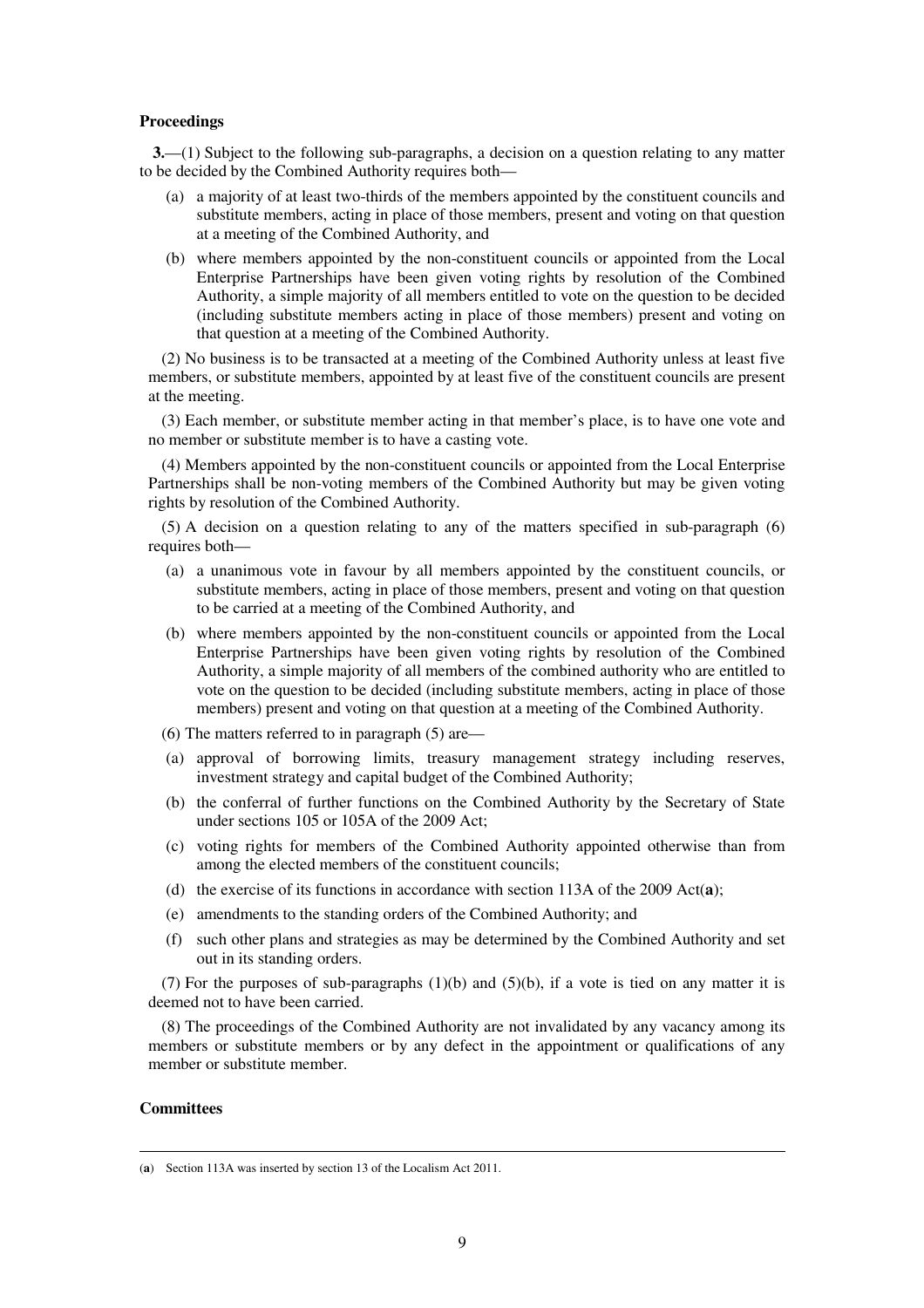**4.**—(1) The Combined Authority must appoint at least one member from each of the constituent councils and the non-constituent councils to the overview and scrutiny committee appointed by the Combined Authority.

(2) No business is to be transacted at a meeting of the overview and scrutiny committee unless at least five members appointed from at least five of the constituent councils, or substitute members acting in place of those members, are present at the meeting.

(3) Each member of the overview and scrutiny committee appointed from the constituent councils is to have one vote and no member is to have a casting vote.

(4) Members appointed from the non-constituent councils and the Local Enterprise Partnerships to the overview and scrutiny committee, or to any other committee or subcommittee of the Combined Authority, shall be non-voting members of that committee or subcommittee but may be given voting rights by resolution of the Combined Authority.

(5) The Combined Authority must appoint an appropriate person(**a**) who is a member of one of the constituent councils to be the chairman of the overview and scrutiny committee appointed by the Combined Authority

(6) If a vote is tied on any matter it is deemed not to have been carried.

(7) Where an overview and scrutiny committee appointed by the Combined Authority makes a report or recommendation under paragraph 1(2)(b) of Schedule 5A of the 2009 Act the committee may—

- (a) publish the report or recommendations;
- (b) by notice in writing require the Combined Authority to—
	- (i) consider the report or recommendations;
	- (ii) respond to the overview and scrutiny committee indicating what (if any) action the Combined Authority proposes to take; and
	- (iii) if the overview and scrutiny committee has published the report or recommendations under paragraph (a), publish the response.

(8) A notice served under sub-paragraph (7)(b) must require the Combined Authority to comply with it within two months beginning with the date on which the Combined Authority received the reports or recommendations or (if later) the notice.

(9) The Combined Authority must comply with a notice given under sub-paragraph (7)(b).

(10) Sub-paragraphs (7)(a) and (9) are subject to section 9FG of the Local Government Act 2000(**b**) and to any provision made under section 9GA(8) and the Combined Authority is to be treated as a local authority for these purposes.

(11) An overview and scrutiny committee appointed under this article must consist of a majority of members from the combined authority's constituent councils

#### **Records**

<u>.</u>

**5.**—(1) The Combined Authority must make arrangements for the names of members and substitute members present at any meeting to be recorded.

(2) Minutes of the proceedings of a meeting of the Combined Authority, or any committee or sub-committee of the Combined Authority, are to be kept in such form as the Combined Authority may determine.

(3) Any such minutes are to be signed at the same or next suitable meeting of the Combined Authority, committee or sub-committee as the case may be, by the person presiding at that meeting.

<sup>(</sup>**a**) See paragraph 3(5) of Schedule 5A to the Local Democracy, Economic Development and Construction 2009 Act for the meaning of "appropriate person".

<sup>(</sup>**b**) 2000 c. 22. Sections 9FG and 9GA were inserted by section 21 of and Schedule 2 to the Localism Act 2011 (c. 20).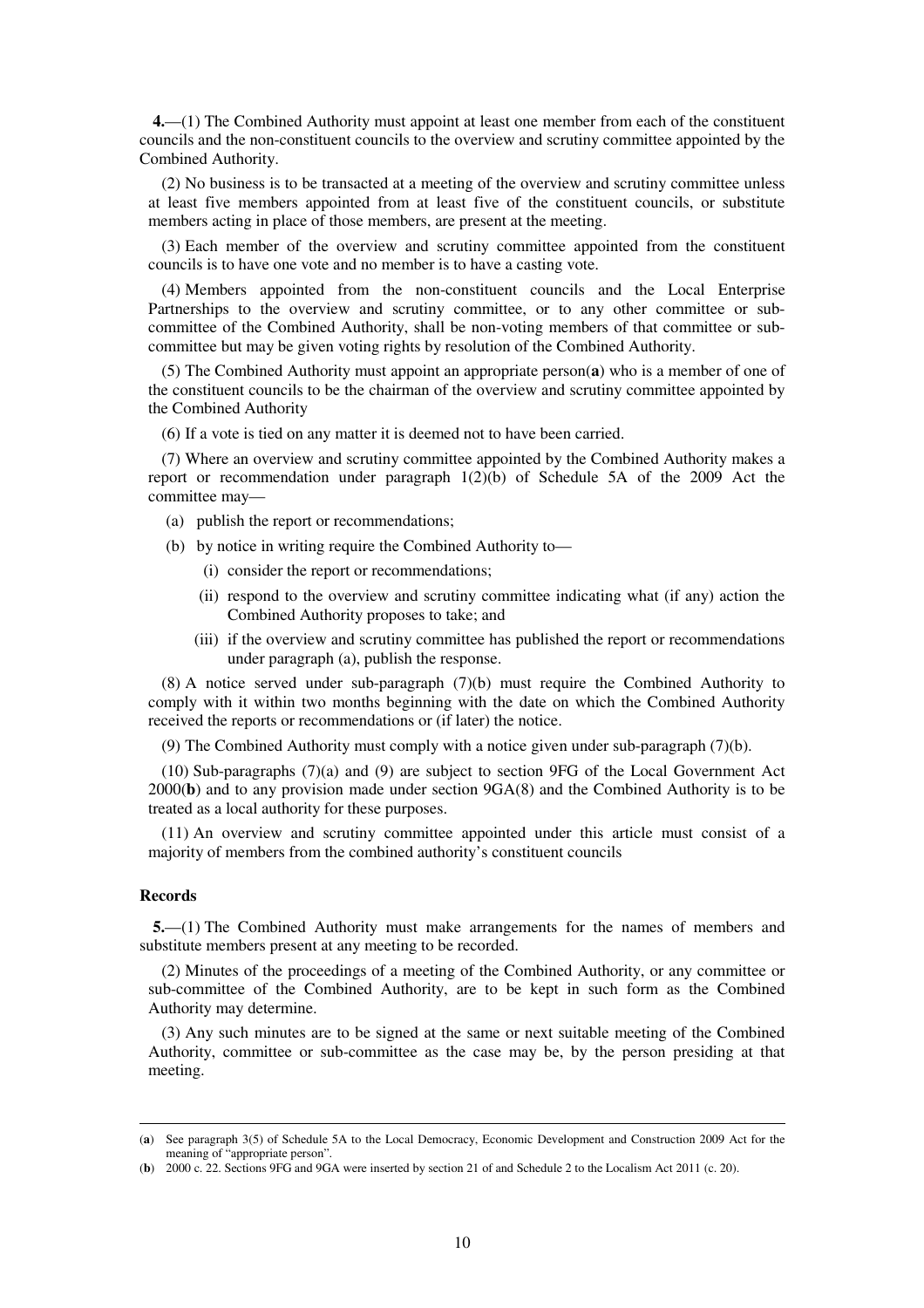(4) Any minute purporting to be signed as mentioned in sub-paragraph (3) is to be received in evidence without further proof.

(5) Until the contrary is proved, a meeting of the Combined Authority, committee or subcommittee, a minute of whose proceedings has been signed in accordance with this paragraph, is deemed to have been duly convened and held, and all the members and substitute members present at the meeting are deemed to have been duly qualified.

(6) For the purposes of sub-paragraph (3) the next suitable meeting is the next following meeting or, where standing orders made by the Combined Authority provide for another meeting of the authority, committee or sub-committee, to be regarded as suitable, either the next following meeting or that other meeting.

#### **Standing orders**

**6.** The Combined Authority may make standing orders for the regulation of its proceedings and business and may vary or revoke any such orders.

#### **Remuneration**

**7.** No remuneration is payable by the Combined Authority to its members, other than allowances for travel and subsistence paid in accordance with a scheme drawn up by the Combined Authority.

# SCHEDULE 2 Article 8(4)

## Amendment of Part 2 of the Transport Act 1968

**1.** The Transport Act 1968 is amended as follows.

**2.**—(1) Section 9(**a**) (areas, authorities and executives) is amended as follows.

(2) In subsection  $(1)(c)$ , after sub-paragraph (ia) insert—

"(iaa) in relation to the area of the West Midlands Combined Authority, that Authority; ".

(3) In subsection (6A), for "the West Yorkshire Combined Authority" substitute "each of the authorities within subsection (6B)".

(4) After subsection (6A) insert—

- "(6B) The authorities referred to in subsection (6A) are—
	- (a) the West Yorkshire Combined Authority;
	- (b) the West Midlands Combined Authority.".

**3.**—(1) Section 9A(**b**) (general functions of Authorities and Executives) is amended as follows.

(2) In subsection (12) for "the West Yorkshire Combined Authority" substitute "each of the authorities within subsection (13)".

(3) After subsection (12) insert—

<u>.</u>

" $(13)$  The authorities referred to in subsection  $(12)$  are—

(a) the West Yorkshire Combined Authority;

<sup>(</sup>**a**) Section 9 was amended by paragraph 1 of Schedule 18 to the Local Government (Scotland) Act 1973 (c. 65); by sections 57 and 58 of, paragraph 3 of Schedule 3 to and Schedule 8 to the Transport Act 1985; by paragraph 80 of Schedule 13 to the Local Government (Scotland) Act 1994 (c. 39); by section 49 and Schedule 8 to the Deregulation Act 2015 (c. 20) and in relation to England and Wales only by section 98 of, paragraph 2of Schedule 4 to and Part 4 of Schedule 7 to the Local Transport Act 2008 (c. 26) and by S.I. 2011/908, S.I. 2014/864 and by S.I. 2014/866.

<sup>(</sup>**b**) Section 9A was inserted by section 57 of the Transport Act 1985 and amended by sections 161 and 274 of and paragraph 3 of Schedule 11 to and paragraph 1 of Schedule 31 to the Transport Act 2000 (c. 38), sections 10, 67, 77 and 131 of and paragraph 3 of Schedule 4 and paragraph 1 of Schedule 7 to the Local Transport Act 2008 and by S.I. 2014/866.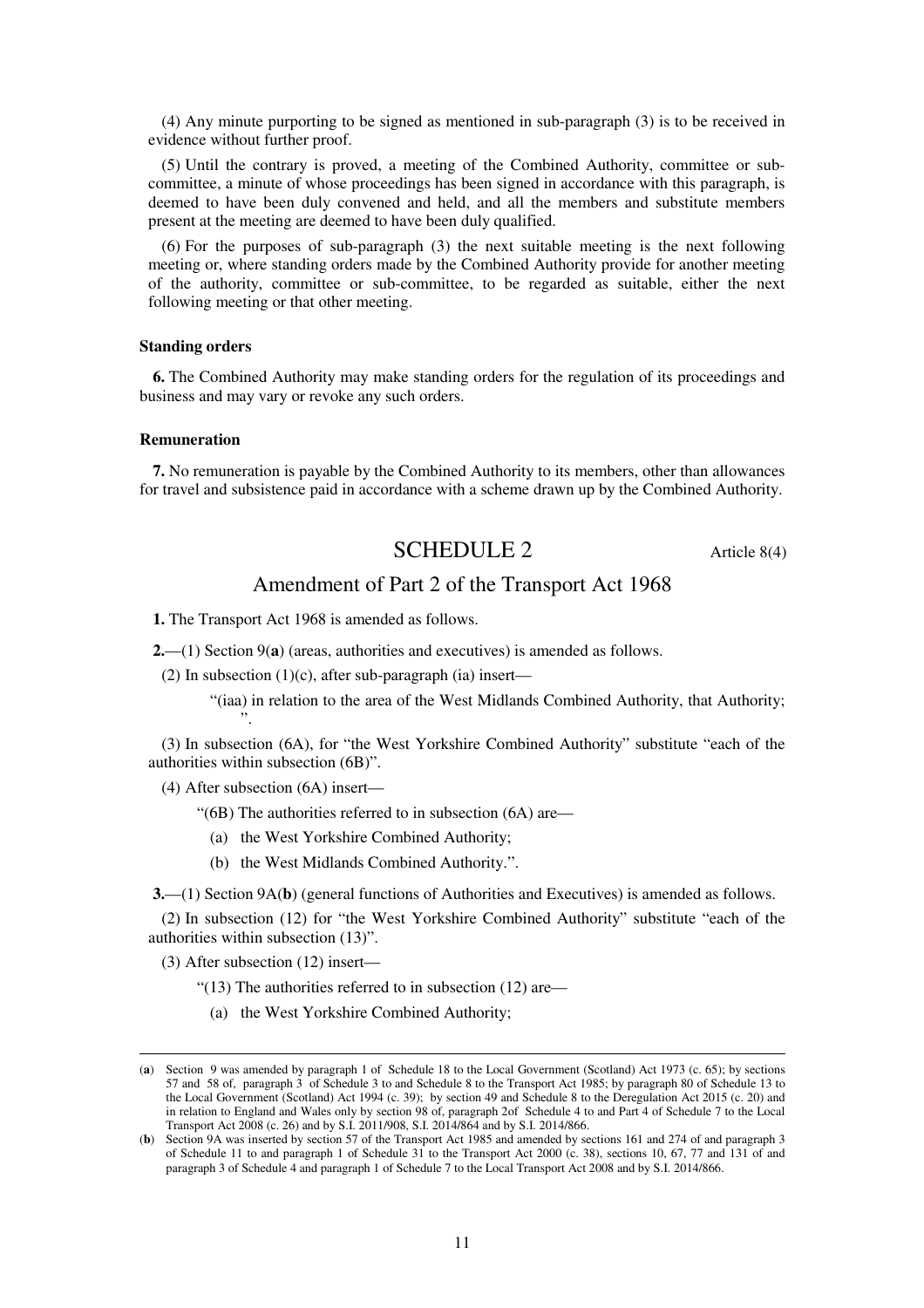(b) the West Midlands Combined Authority.".

**4.**—(1) Section 10(**a**) (general powers of the Executive) is amended as follows.

(2) In subsection (10) for "the West Yorkshire Combined Authority" substitute "each of the authorities within subsection (11)".

(3) After subsection (10) insert—

- "(11) The authorities referred to in subsection (10) are—
	- (a) the West Yorkshire Combined Authority;
	- (b) the West Midlands Combined Authority.".

**5.**—(1) Section 11(**b**) (financial duty of Executive) is amended as follows.

(2) In subsection (3B) for "the West Yorkshire Combined Authority" substitute "each of the authorities within subsection (3C)".

(3) After subsection (3B) insert—

"(3C) The authorities referred to in subsection (3B) are—

- (a) the West Yorkshire Combined Authority;
- (b) the West Midlands Combined Authority.".

**6.** In section 12(**c**) (borrowing powers of Executive), for subsection (8) substitute—

"(8) This section does not apply to—

- (a) the West Yorkshire Combined Authority, or
- (b) the West Midlands Combined Authority.".

**7.** In section 13(**d**) (power to make grants) for subsection (2) substitute—

"(2) This section does not apply to—

- (a) the West Yorkshire Combined Authority, or
- (b) the West Midlands Combined Authority.".

**8.** In section 14(**e**) (accounts of Executive), for subsection (4) substitute—

"(4) This section does not apply to—

<u>.</u>

- (a) the West Yorkshire Combined Authority, or
- (b) the West Midlands Combined Authority.".

**9.** In section 15(**f**) (further functions of Authority), for subsection (8) substitute—

<sup>(</sup>**a**) Section 10 was amended by section 34 of and paragraph 18 of Schedule 4 to the Acquisition of Land Act 1981 (c. 67), sections 57 and 139 of and paragraphs 2 and 4 of Schedule 3 to and paragraph 7 of Schedule 7 to the Transport Act 1985, section 252 of and paragraph 3 of Schedule 27 to the Local Transport Act 2000, section 59 of and paragraph 1 of Schedule 13 to the Railways Act 2005 (c. 14), sections 77 and 131 of and paragraph 4 of Schedule 4 to and paragraph 1 of Schedule 7 to the Local Transport Act 2008, section 12 of the Localism Act 2011 (c. 20) and by section 49 of and paragraphs 2 and 3 of Schedule 8 to the Deregulation Act 2015 and by S.I 2014/864 and by S.I.2014/866

<sup>(</sup>**b**) Section 11 was amended by section 202 of and paragraph 2 of Schedule 24 to the Local Government Act 1972 (c. 70), sections 57 and 139 of and paragraph 5 of Schedule 3 to and paragraph 5 of Schedule 8 to the Transport Act 1985 and by S.I. 2014/864.

<sup>(</sup>**c**) Section 12 was amended by sections 57 and 139 of and paragraphs 2 and 6 of Schedule 3 to and paragraph 6 of Schedule 8 to the Transport Act 1985, section 194 of and paragraph 16 of Schedule 11 to and Part 1 of Schedule 12 to the Local Government and Housing Act 1989 (c. 42), section 4 of and Part 1 of Schedule 2 to the Government Trading Act 1990 (c. 30), section 77 of and paragraph 5 of Schedule 4 to the Local Transport Act 2008 and by S.I. 1991/761, S.I. 2014/864 and by S.I. 2014/866.

<sup>(</sup>**d**) Section 13 was amended by section 57 of and paragraph 7 of Schedule 3 to the Transport Act 1985 and by S.I. 2014/864.

<sup>(</sup>**e**) Section 14 was amended by section 38 of and Part 4 of Schedule 6 to the Local Government Finance Act 1982 (c. 32), section 57 of and paragraph 2 of Schedule 3 to the Transport Act 1985, section 77 of and paragraph 6 of Schedule 4 to the Local Transport Act 2008, section 45 of and paragraph 3 of Schedule 12 to the Local Audit and Accountability Act 2014 (c. 2) and by S.I. 1991/1997, S.I. 2008/948, S.I. 2014/864 and S.I. 2014/866.

<sup>(</sup>**f**) Section 15 was amended by section 202 of and paragraph 5 of Schedule 24 to the Local Government Act 1972, section 42 of and Schedule 8 to the Local Government Act 1974 (c. 7), sections 57 and 139 of and paragraph 2 of Schedule 3 to, paragraph 8 of Schedule 7 to and paragraph 10 of Schedule 8 to the Transport Act 1985, section 252 of and paragraph 4 of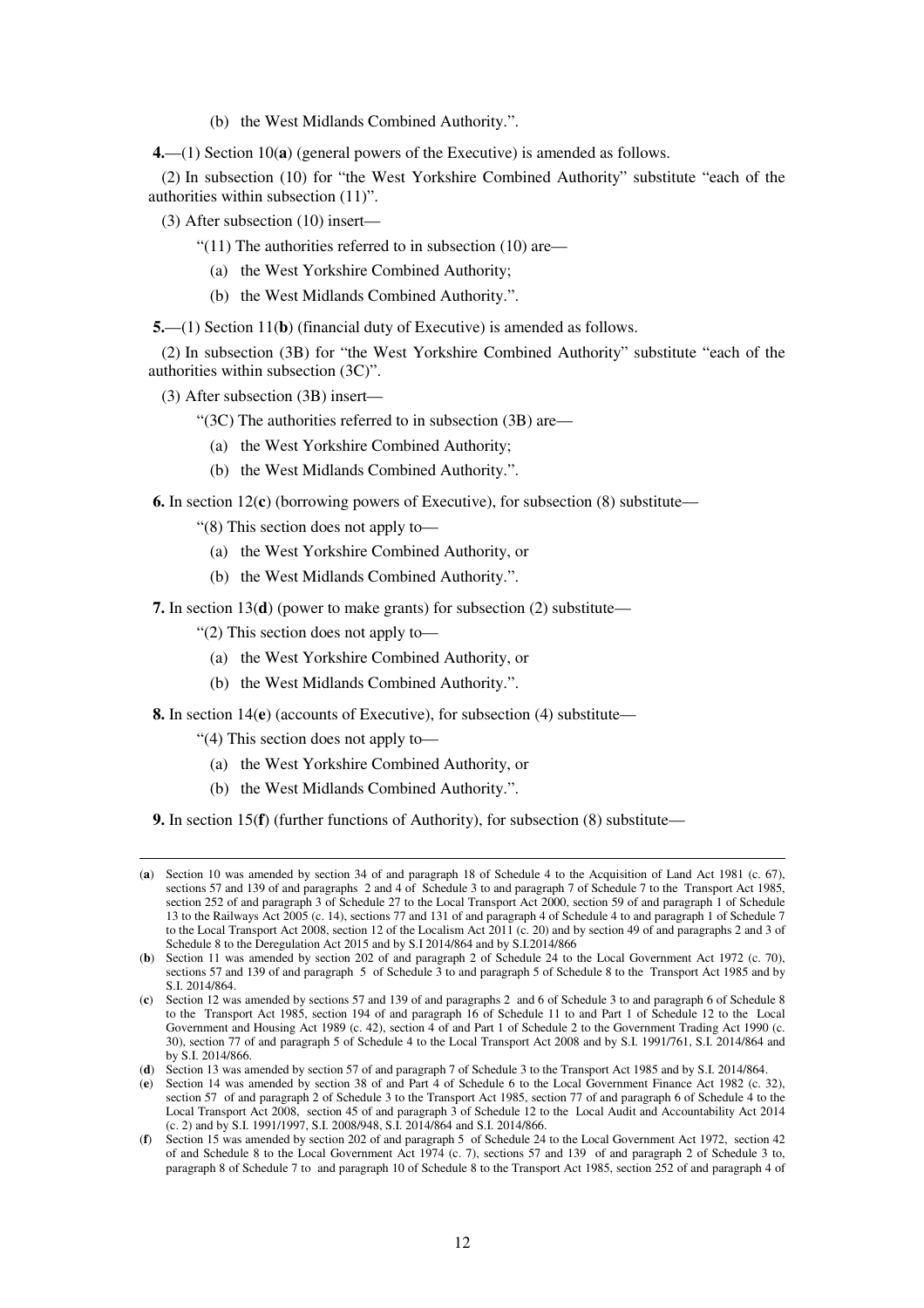"(8) This section does not apply to—

- (a) the West Yorkshire Combined Authority, or
- (b) the West Midlands Combined Authority.".

**10.** In section 15A(**a**) (additional provisions as to control of Executive by Authority), for subsection (4) substitute—

"(4) This section does not apply to—

- (a) the West Yorkshire Combined Authority, or
- (b) the West Midlands Combined Authority.".

**11.**—(1) Section 16(**b**) (publication of annual report by Authority and Executive and prevention of improper conduct of subsidiary activities) is amended as follows.

(2) In subsection (2A)—

- (a) for "the West Yorkshire Combined Authority" substitute "each of the authorities within subsection (2B)", and
- (b) for "subsection (2)" substitute "subsection (1)".
- (3) After subsection (2A) insert—
	- "(2B) The authorities referred to in subsection (2A) are—
	- (a) the West Yorkshire Combined Authority, and
	- (b) the West Midlands Combined Authority.".

## SCHEDULE 3 Article 10

## Economic development and regeneration functions

**1.** The functions of the constituent councils under section 1 of the Localism Act 2011(**c**) to the extent that those functions are exercisable for the purpose of economic development and regeneration.

**2.** The power under section 144 of the Local Government Act 1972(**d**) (the power to encourage visitors and provide conference and other facilities).

**3.** The duties under sections 15ZA, 15ZB, 15ZC, 17A and 18A(1)(b) of the Education Act 1996(**e**) and the power under sections 514A and 560A of that Act (duties and powers related to the provision of education and training for persons over compulsory school age).

Schedule 27 to the Transport Act 2000 (c. 38), section 59 of and paragraph 1 of Schedule 13 to the Railways Act 2005, section 77 of and paragraph 7 of Schedule 4 to the Local Transport Act 2008 and by S.I. 2014/864 and S.I. 2014/866.

<sup>(</sup>**a**) Section 15A was inserted by section 202 of and paragraph 4 of Schedule 24 to the Local Government Act 1972 and amended by sections 57 and 139 of and paragraph 11 of Schedule 3 to and Schedule 8 to the Transport Act 1985 and by S.I. 2014/864.

<sup>(</sup>**b**) Section 16 was amended by section 202 of and paragraph 6 of Schedule 24 to the Local Government Act 1972, section 42 of and Schedule 8 to the Local Government Act 1974, sections 57 and 139 of and paragraph 12 of Schedule 3 to and paragraph 9 of Schedule 7 to the Transport Act 1985, section 77 of and paragraph 8 of Schedule 4 to the Local Transport Act 2008, section 49 of and paragraph 9 of Schedule 8 to the Deregulation Act 2015 and by S.I. 2014/864 and S.I. 2014/866.

<sup>(</sup>**c**) 2011 c.20.

<sup>(</sup>**d**) Section 144 was amended by section 81 of and Schedule 2 to the Local Government (Miscellaneous Provisions) Act 1976 (c. 57); by section 194 of and Schedule 34 to the Local Government, Planning and Land Act 1980 (c. 65); and by sections 1 and 102 of and Schedule 17 to the Local Government Act 1985 (c. 51). There are other amendments which are not relevant to this instrument.

<sup>(</sup>**e**) 1996 c.56. Sections 15ZA, 15ZB, 15ZC, 18A, 514A and 560A were inserted by the Apprenticeships, Skills, Children and Learning Act 2009 (c. 22), sections 41, 42, 45 to 48 and by S.I. 2010/1158. Section 15ZA was amended by paragraph 5 of Schedule 3(1) to the Children and Families Act 2014 (c. 6) , by paragraph 44 of Schedule 14(2) to the Deregulation Act (c. 20) and by S.I. 2015/1852. Section 15ZC was amended by S.I. 2015/1852. Section 18A was also amended by the Education Act 2011 (c. 21), sections 30 and 82 and by paragraph 8 of Schedule 3(1) to the Children and Families Act 2014 . Section 514A was amended by paragraph 50 of Schedule 3(1) to the Children and Families Act 2014 . Section 560A was amended by paragraph 54 of Schedule 3(1) to the Children and Families Act 2014.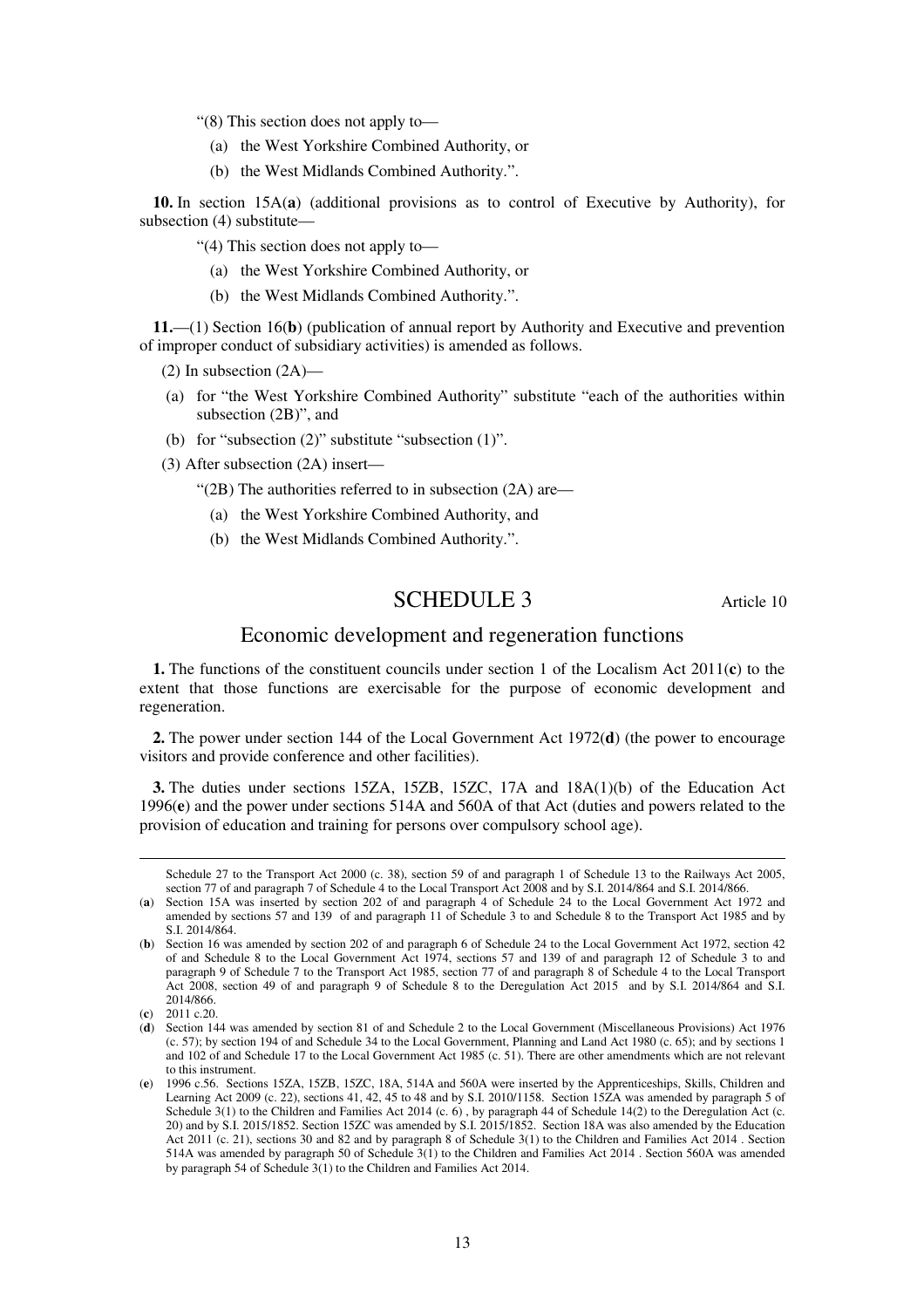**4.** The duty under section 69 of the 2009 Act (duty to prepare an assessment of economic conditions).

#### **EXPLANATORY NOTE**

#### *(This note is not part of the Order)*

This Order establishes the West Midlands Combined Authority.

Part 6 of the Local Democracy, Economic Development and Construction Act 2009 ("the 2009 Act") provides for the establishment of combined authorities for the areas of two or more local authorities in England. Combined authorities are bodies corporate which may be given power to exercise specified functions.

The Secretary of State may establish a combined authority for an area where a scheme for such an authority has been published under section 109 of the 2009 Act. This Order has been made following the publication of such a scheme on 26th October 2015 by the constituent councils whose areas together make up the combined area of the new authority. The scheme is available at: https://westmidlandscombinedauthority.org.uk/media/1047/26-october-2015-appendix-1-westmidlands-combined-authority-scheme.pdf.

*Part 2* of the Order establishes the new authority, to be known as the West Midlands Combined Authority, and makes provision for its constitution and funding.

*Article 4* of and *Schedule 1* to the Order make provision for the constitution of the West Midlands Combined Authority. This is supplemental to the provision that is made by Part 1A of Schedule 12 to the Local Government Act 1972 (see paragraph (6A) of that Schedule, as amended by the 2009 Act).

*Article 5* makes provision for the funding, by the constituent councils, of the costs of the Combined Authority.

*Part 3* concerns the transport functions of the Combined Authority. *Article 6* provides for the dissolution of the West Midlands Passenger Transport Executive and its merger into the West Midlands Integrated Transport Authority. *Article 7* abolishes the West Midlands integrated transport area and its integrated transport authority and transfers all functions, rights and liabilities to the Combined Authority. *Article 8* and *Schedule 2* make consequential adaptations to enactments. Article 8 also makes general modifications to Acts referring to passenger transport executives and disapplies specified Acts. *Article 9* provides for continuity in the exercise of functions as between the abolished Integrated Transport Authority and Passenger Transport Executive and the Combined Authority.

*Part 4* confers additional functions on the West Midlands Combined Authority.

*Article 10* confers functions of the constituent councils relating to economic development and regeneration. These are set out in Schedule 3 to the Order and are to be exercised concurrently with the constituent councils.

*Articles 11 to 15* make some general, incidental provisions relating to the West Midlands Combined Authority to enable it to carry out its functions effectively.

A full regulatory impact assessment has not been prepared as this instrument will have no impact on the costs of business or the voluntary sector.

<sup>©</sup> Crown copyright 2016

Printed and published in the UK by The Stationery Office Limited under the authority and superintendence of Carol Tullo, Controller of Her Majesty's Stationery Office and Queen's Printer of Acts of Parliament.